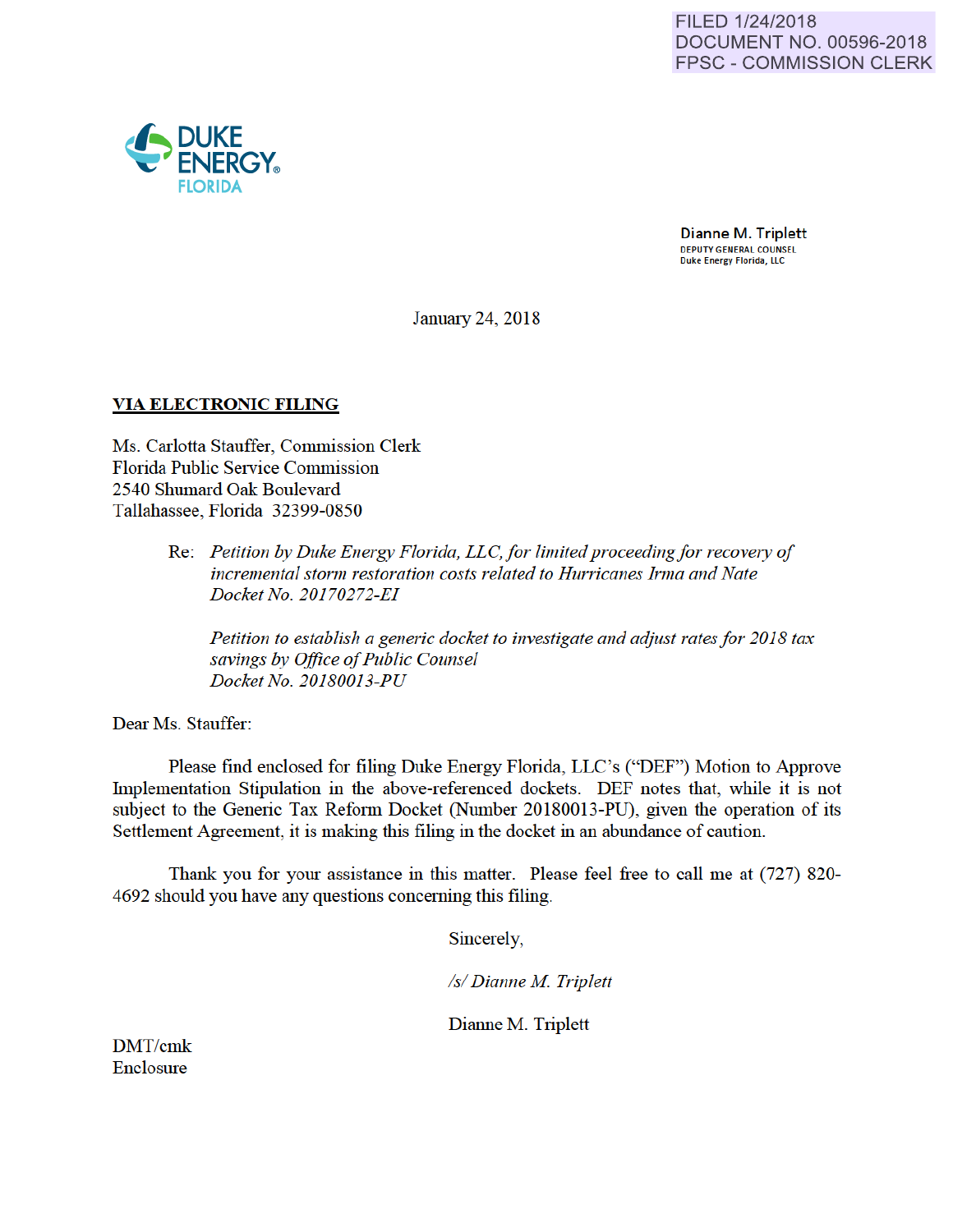### **BEFORE THE FLORIDA PUBLIC SERVICE COMMISSION**

In re: Petition by Duke Energy Florida, LLC, Docket No. 20170272-EI for limited proceeding for recovery of incremental storm restoration costs related to Hurricanes Irma and Nate Filed: January 24, 2018

Citizens' Petition to establish a generic docket Docket No. 20180013-PU to investigate and adjust rates for 2018 tax savings

\_\_\_\_\_\_\_\_\_\_\_\_\_\_\_\_\_\_\_\_\_\_\_\_\_\_\_\_\_\_\_\_\_\_\_\_

## **DUKE ENERGY FLORIDA, LLC's MOTION TO APPROVE IMPLEMENTATION STIPULATION**

Pursuant to Rule 28.106-2.4, F.A.C., Duke Energy Florida, LLC ("DEF" or the "Company"), hereby moves for approval of an Implementation Stipulation, attached as Exhibit A to this motion, to implement specific provisions related to the timing of rate treatment of certain events contemplated in the 2017 Second Revised and Restated Settlement Agreement ("Agreement") approved by Commission Order No. PSC-2017-0451-AS-EU. The approval of the Implementation Stipulation is in the best interests of DEF's customers, because it avoids volatility in customer rates by recognizing and then utilizing annual tax reform benefits as a direct offset to avoid implementing separate cost recovery of storm damage costs that customers would have otherwise been obligated to pay. In support of this motion, DEF states:

1. The Agreement grants DEF the right to recover, on an interim basis, storm damage costs sixty days after filing a petition with the Commission. That interim cost recovery is subject to reconciliation based on ultimate Commission findings concerning reasonable and recoverable storm costs. On December 28, 2017, pursuant to the Agreement, DEF filed for recovery of storm damage costs associated with Hurricanes Irma and Nate and replenishment of DEF's retail storm damage reserve.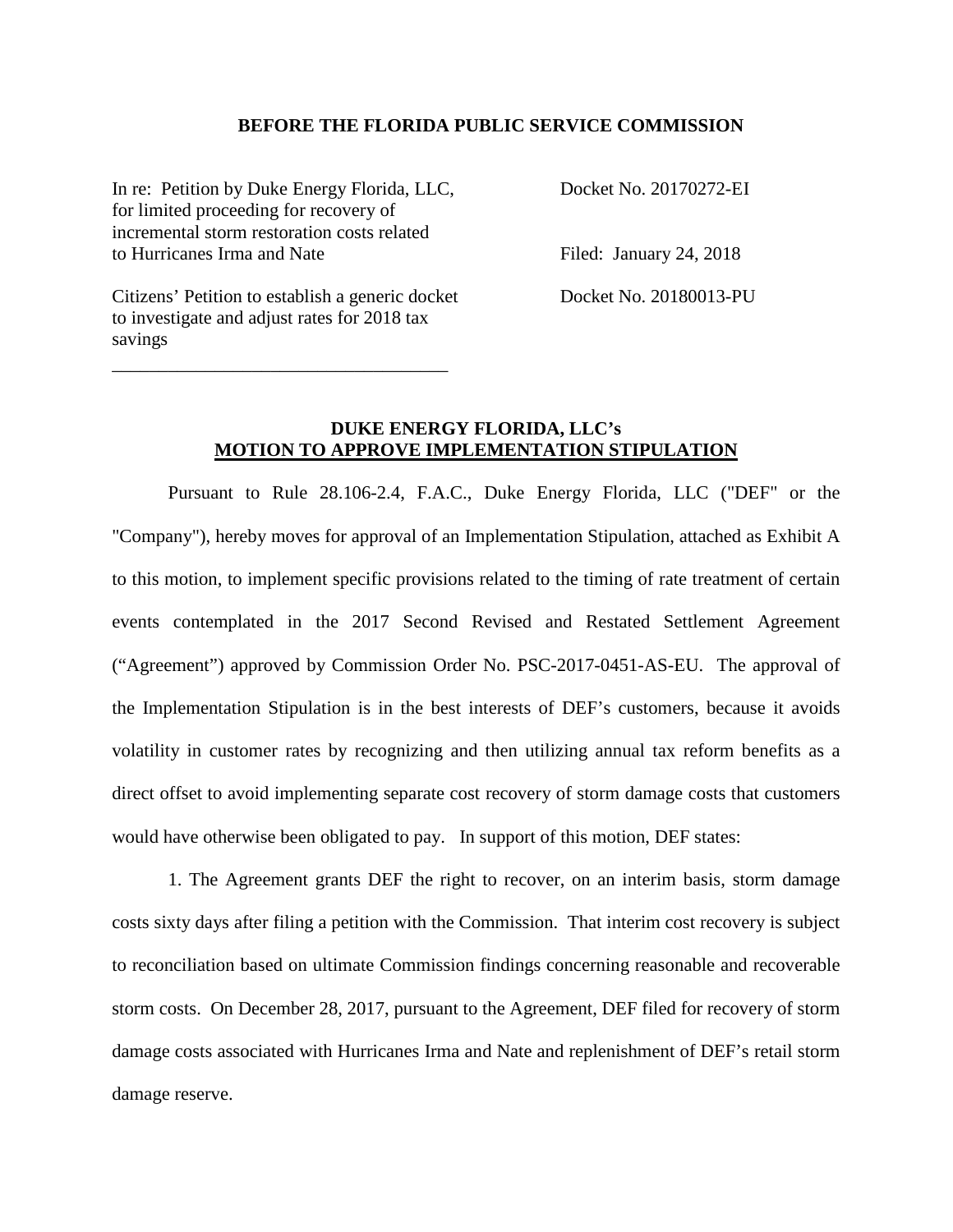2. The Agreement also provides a mechanism for calculating and implementing the benefits of tax reform as a reduction to DEF's base rates. On December 22, 2017, President Trump signed the Tax Cuts and Jobs Act ("Tax Act") into law which includes a reduction in the corporate tax rate from 35 percent to 21 percent. In accordance with the Agreement, DEF is obligated to reduce customer base rates within 120 days of the December 22, 2017 enactment date, or by April 21, 2018.

3. Absent the approval of this Implementation Stipulation, DEF would be authorized to increase rates, on an interim basis, by an average of \$171 million per year starting in March 2018 (related to storm restoration costs), and would subsequently reduce base rates at a later date in 2018 by approximately \$135 million per year (reflecting tax reform savings). To avoid volatility in customer rates that may result from the Commission-approved Agreement and the earlierthan-contemplated enactment of the Tax Act, the signatories to the Agreement have agreed that, upon Commission approval of the Implementation Stipulation and after approval of the interim storm cost recovery charges, DEF will withdraw the storm recovery tariff filed with DEF's Petition on December 28, 2017, and simultaneously submit revised tariff sheets to reflect only the changes associated with the Asset Securitization Charge True-Up.

 4. Pursuant to Rule 28-106.204(3), DEF has conferred with the other parties and can represent that: the Office of Public Counsel, Florida Industrial Power Users Group, PCS White Springs, Southern Alliance for Clean Energy, and the Florida Retail Federation join in and support this motion/stipulation. Florida Power and Light, Tampa Electric Company, Gulf Power Company, St. Joe Natural Gas, Sebring Utility, U.S. Water Services Corporation, Florida City Gas, FPUC, and Central Sumter Utility Company take no position on this motion/stipulation. DEF has not received a response from the other parties as of the time of this filing.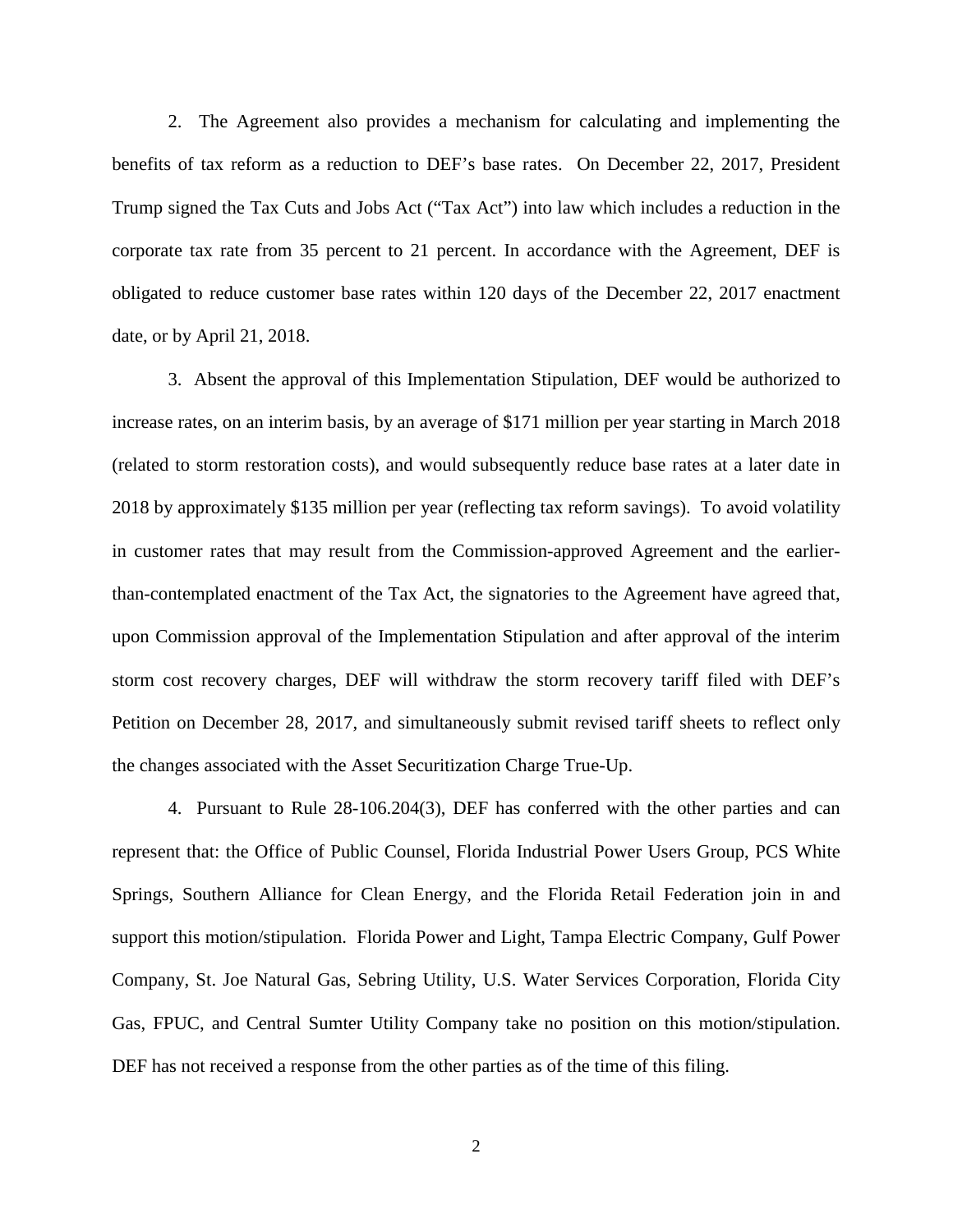WHEREFORE, DEF respectfully requests that the Commission approve the Implementation Stipulation attached as Exhibit A to this motion.

Respectfully submitted this  $24<sup>th</sup>$  day of January, 2018

s/ Dianne M. Triplett Dianne M. Triplett Deputy General Counsel DUKE ENERGY FLORIDA, LLC 299 First Avenue North St. Petersburg, FL 33701 (727) 820-4692 dianne.triplett@duke-energy.com

## **CERTIFICATE OF SERVICE**

I HEREBY CERTIFY that a true and correct copy of the foregoing has been furnished to the following by electronic mail this  $24<sup>th</sup>$  day of January, 2018, to all parties of record as indicated below.

| Danijela Janjic / Kyesha Mapp /      | Jon C. Moyle, Jr. / Karen A. Putnal | James Brew / Laura Wynn                      |
|--------------------------------------|-------------------------------------|----------------------------------------------|
| <b>Suzanne Brownless</b>             | Moyle Law Firm, P.A.                | Stone Law Firm                               |
| Office of General Counsel            | 118 North Gadsden Street            | 1025 Thomas Jefferson St., N.W.              |
| Florida Public Service Commission    | Tallahassee, FL 32301               | Suite 800 West                               |
| 2540 Shumard Oak Blyd.               | jmoyle@moylelaw.com                 | Washington, DC 20007                         |
| Tallahassee, FL 32399-0850           | kputnal@moylelaw.com                | jbrew@smxblaw.com                            |
| $d$ <i>janjic@psc.state.fl.us</i>    |                                     | law@smxblaw.com                              |
| kmapp@psc.state.fl.us                | Robert Wright / John T. LaVia, III  |                                              |
| sbrownle@psc.state fl.us             | c/o Gardner Law Firm                | Jerry H. Melendy, Jr.                        |
|                                      | 1300 Thomaswood Drive               | Sebring Gas System, Inc.                     |
| J. R. Kelly / Charles J. Rehwinkel / | Tallahassee, FL 32308               | 3515 Highway 27 South                        |
| Virginia Ponder                      | schef@gbwlegal.com                  | Sebring, FL 33870-5452                       |
| Office of Public Counsel             | jlavia@gbwlegal.com                 | jmelendy@floridasbestgas.com                 |
| c/o The Florida Legislature          |                                     |                                              |
| 111 West Madison Street, Room 812    | Kenneth Hoffman                     | Mike Cassel                                  |
| Tallahassee, FL 32399                | Florida Power & Light Company       | FPUC/Indiantown/Fort                         |
| kelly.jr@leg.state fl.us             | 215 S. Monroe Street, Suite 810     | Meade/Chesapeake                             |
| rehwinkel.charles@leg.state fl.us    | Tallahassee, FL 32301-1858          | 1750 S.W. 14 <sup>th</sup> Street, Suite 200 |
| ponder.virginia@leg.state.fl.us      | ken hoffman@fpl.com                 | Fernandina Beach, FL 32034-3052              |
|                                      |                                     | mcassel@fpuc.com                             |
|                                      |                                     |                                              |
|                                      |                                     |                                              |
|                                      |                                     |                                              |
|                                      |                                     |                                              |

*/s/ Dianne M. Triplett* 

Attorney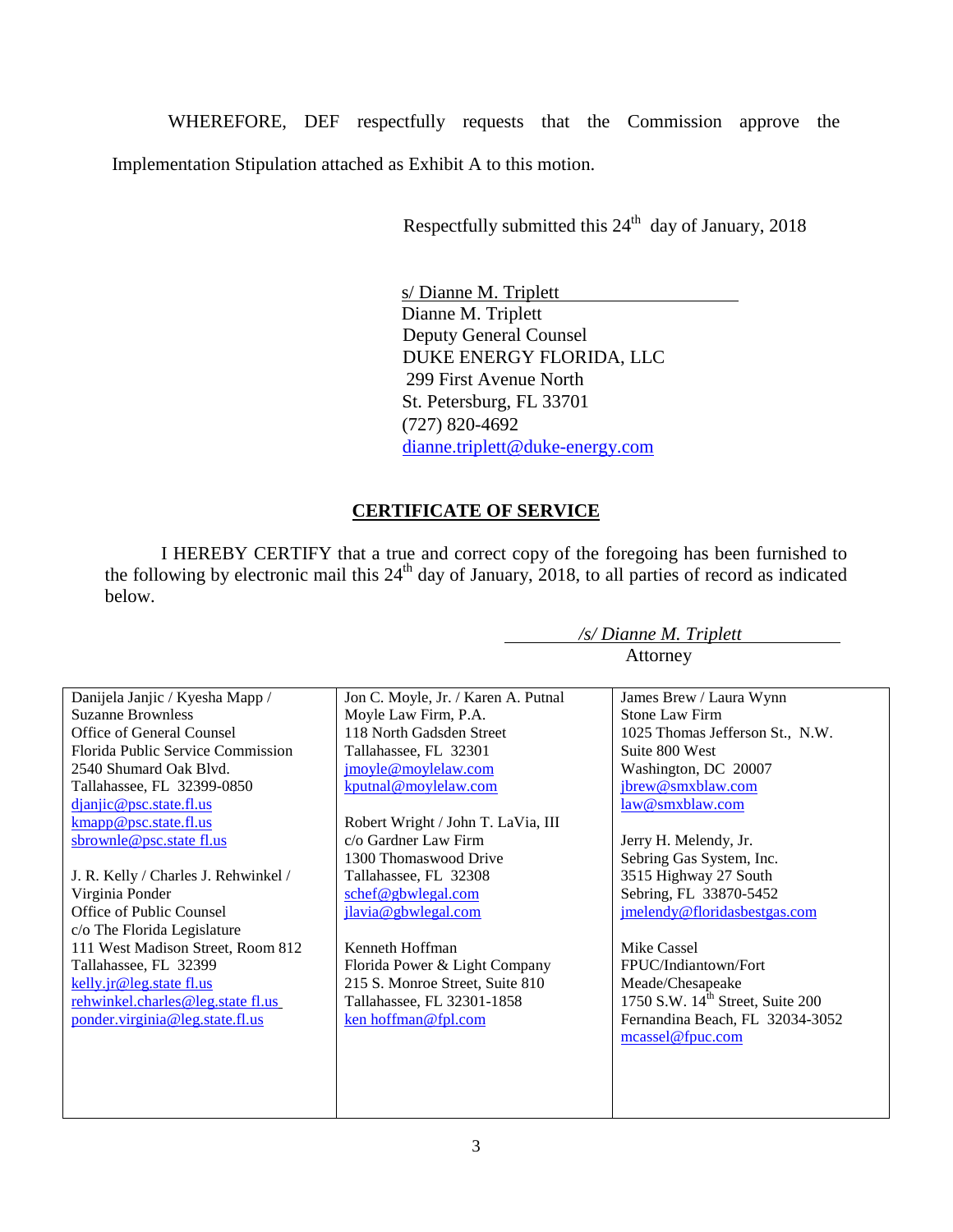James Beasley / J. Jeffry Wahlen Ausley & McMullen P.O. Box 391 Tallahassee, FL 32302 jbeasley@ausley.com jwahlen@ausley.com

Russell A. Badders / Steven Griffin Beggs & Lane P.O. Box 12950 Pensacola, FL 32591 rab@beggslane.com srg@beggslane.com

Jeffrey A. Stone / Rhonda J. Alexander Gulf Power Company One Energy Place Pensacola, FL 32520-0780 jastone@southernco.com rjalexad@southernco.com

George Cavros, Esq. Southern Alliance for Clean Energy 120 E. Oakland Park Blvd., Suite 105 Fort Lauderdale, FL 33334 george@cavros-law.com

Tim Thompson Marion Utilities, Inc.  $710$  N.E.  $30<sup>th</sup>$  Avenue Ocala, FL 34470-6460 marionutl@aol.com

William J. Deas Southlake Utilities, Inc. 2215 River Boulevard Jacksonville, FL 32204-4647 wjdeaspa@bellsouth net

Mark S. Daday Ni Florida, LLC P.O. Box 290910 Columbia, SC 29228-0016 mdaday@niamerica.com

Dewayne Christmas Sunshine Utilities of Central FL, Inc. 10230 E. Highway 25 Belleview, FL 34420-5531 SunshineUtl@aol.com

Kenneth Pratt Pluris Wedgefield, Inc. 2100 McKinney Avenue, Suite 1550 Dallas, TX 75201-6982 info@plurisusa.com

Jessica Cano / Kevin Donaldson Florida Power & Light Company 700 Universe Boulevard (LAW/JB) Juno Beach, FL 33408-0420 jessica cano@fpl.com kevin.donaldson@fpl.com

Beth Keating / Gregory M. Munson Gunster, Yoakley & Stewart, P.A. 215 South Monroe Street, Suite 601 Tallahassee, FL 32301 bkeating@gunster.com gmunson@gunster.com

Paula K. Brown Regulatory Affairs P.O. Box 111 Tampa, FL 33601 regdept@tecoenergy.com

J. Michael Walls / Blaise N. Gamba Carlton Fields P.O. Box 3239 Tampa, FL 33601-3239 mwalls@cfjblaw.com

Carolyn Bermudez Florida City Gas  $4045$  N.W.  $97<sup>th</sup>$  Avenue Doral, FL 33178 cbermude@southernco.com

Martin S. Friedman Coenson Friedman, P.A. 766 N. Sun Drive, Suite 4030 Lake Mary, FL 32746 mfriedman@coensonfriedman.com

Rob Eddy Central Sumter Utility Company, LLC 1020 Lake Sumter Landing The Villages, FL 32159-2699 Rob.Eddy@thevillages.com

Paula M. Sparkman Messer Law Firm 2618 Centennial Place Tallahassee, FL 32308 psparkman@lawfla.com

John Hoy / Patrick Flynn Utilities, Inc. of Florida 200 Weathersfield Avenue Altamonte Springs, FL 32714-4099 jphoy@uiwater.com peflynn@uiwater.com

Ansley Watson, Jr. / Andrew M. Brown MacFarlane Law Firm P.O. Box 1531 Tampa, FL ab@macfar.com aw@macfar.com

Andy Shoaf St. Joe Natural Gas Company, Inc. P.O. Box 549 Port St. Joe, FL 32457-0549 andy@stjoegas.com

David W. Swor Forest Utilities, Inc. 6000 Forest Boulevard Fort Myers, FL 33908-4319 forestu@aol.com

Jeffrey S. Leslie Indiantown Company, Inc. P.O. Box 397 Indiantown, FL 34956-0397 jeffl@itstelecom net

Sherlock Gillet Peoples Water Service Co. of FL, Inc. 409 Washington Avenue, Suite 310 Towson, MD 21204 sgillet@peopleswater.net

Christopher Johnson KW Resort Utilities Corp. 6630 Front Street Key West, FL 33040 chriskw@bellsouth.net

F. Marshall Deterding Sunstrom & Mindlin, LLP 2548 Blairstone Pines Drive Tallahassee, FL 32301 mdeterding@sfflaw.com

Barton W. Smith Smith Hawks, PL 138 Simonton Street Key West, FL 33040 bart@smithhawks.com

Gene D. Brown Water Management Services, Inc. 250 John Knox Road, #4 Tallahassee, FL 32303-4234 gdb5@comcast net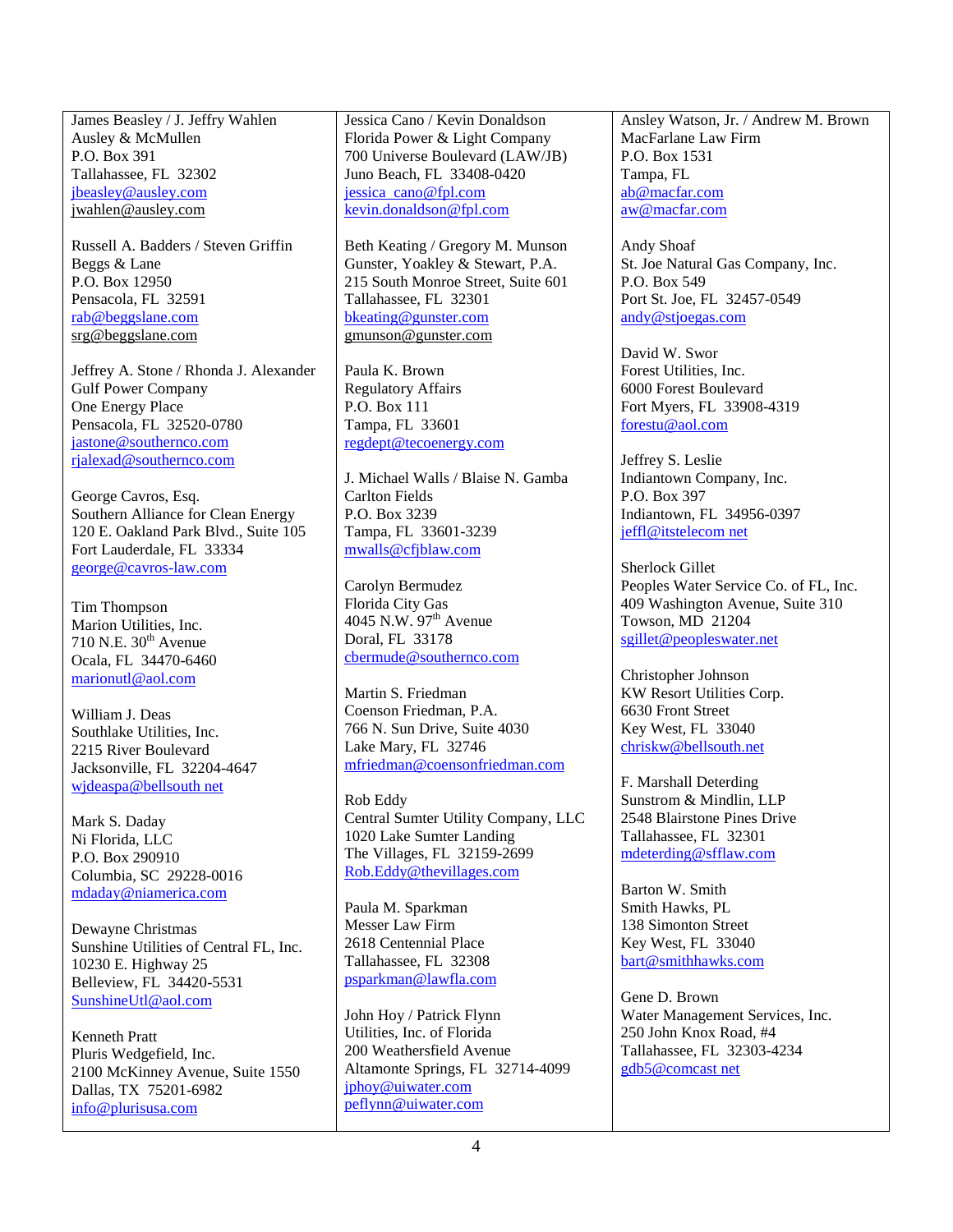# **Exhibit A Implementation Stipulation**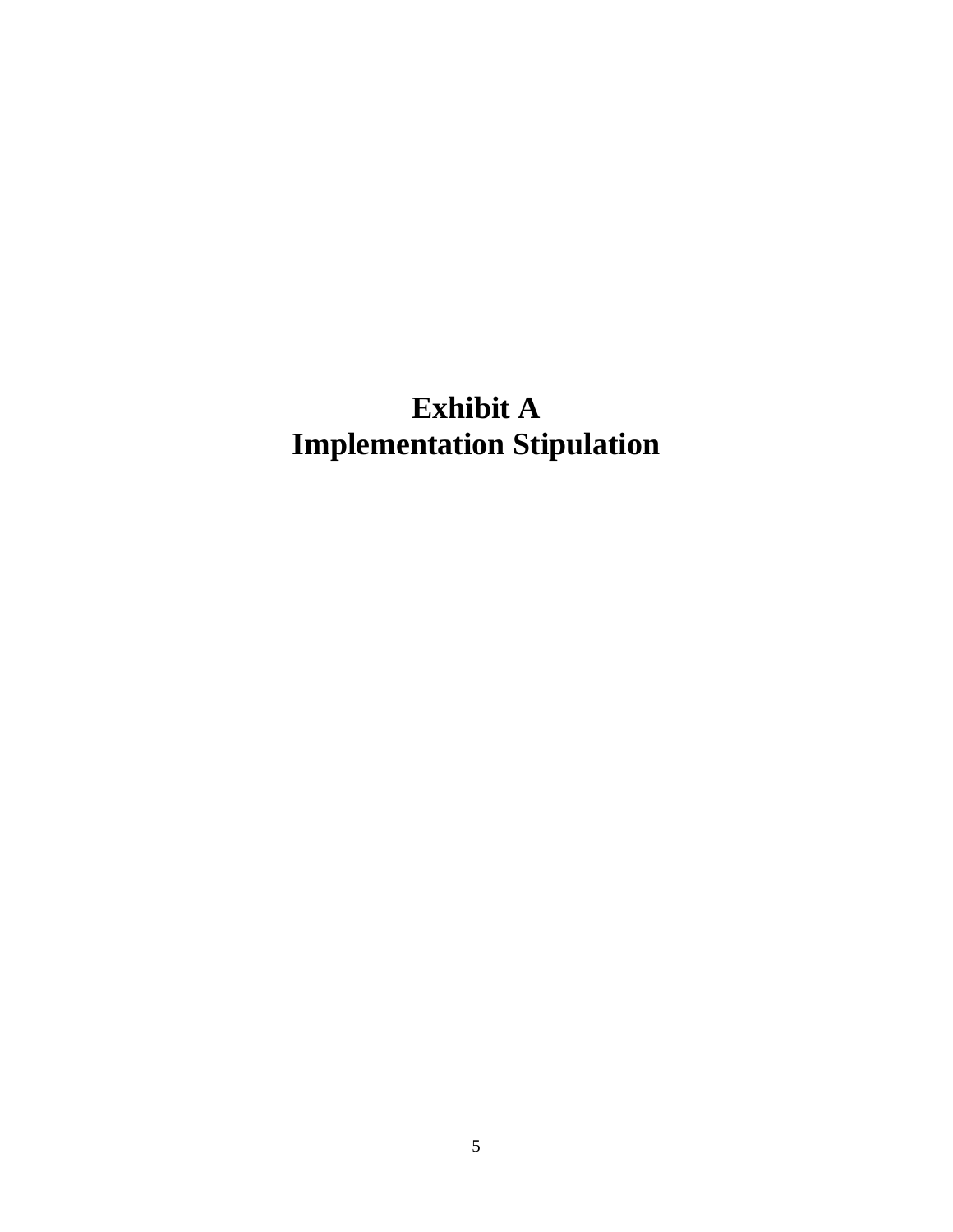#### **Implementation Stipulation**

- 1. The 2017 Second Revised and Restated Settlement Agreement ("Agreement") was approved by the Commission in Order No. PSC-2017-0451-AS-EU. As explained more fully below, the signatories to the Agreement enter into this Stipulation to implement specific provisions related to the timing of rate treatment of certain events contemplated in the Agreement that have become manifest (i.e., storm restoration costs and federal tax reform).
- 2. Paragraph 38(c) of the Agreement grants Duke Energy Florida, LLC ("DEF") the right to recover, on an interim basis, storm damage costs sixty days after filing a petition with the Commission. Pursuant to this paragraph, on December 28, 2017, DEF filed for the recovery of \$513 million estimated for storm damage costs associated with Hurricanes Irma and Nate and replenishment of DEF's retail storm damage reserve to the level specified in the Agreement. To reduce rate impacts to customers, DEF proposed to recover this amount over three years, resulting in approximately \$171 million of costs to be recovered from customers annually starting in March 2018. The Commission has opened Docket No. 20170272-EI to consider DEF's request.
- 3. Paragraph 16 of the Agreement provides a mechanism for calculating and implementing the impact of tax reform on DEF's rates, which will inure to the benefit of customers on the effective date of tax reform changes. On December 22, 2017, the President signed the Tax Cuts and Jobs Act ("Tax Act") into law. Part of the Tax Act includes a reduction in the corporate tax rate from 35 percent to 21 percent. DEF, using the methodologies set forth in Paragraphs 16(b) and 16(c) of the Agreement, has preliminarily estimated the impact of the Tax Act to result in a reduction in revenue requirements of approximately \$135 million per year (after taking into account the \$50 million accelerated depreciation of Crystal River ("CR") Units 4 and 5 as expressly provided in the Agreement). DEF and the other signatories to the Agreement agree that the \$135 million estimated annual Tax Act revenue requirement impact is based on preliminary data and is subject to final true-up. As specified in the Agreement, DEF is obligated to reduce customer base rates within 120 days of the December 22, 2017 enactment date, or by April 21, 2018, upon a thorough review of the effects of the Tax Act on base revenue requirements to account for the impacts of the Tax Act. Any final true-up associated with further refinement of the estimate and recognition of the pre-implementation will be reflected in the amount recognized consistent with paragraph 5 below.
- 4. The storm damage costs are allocated to customer rate classes in the same manner as base rates. Absent this Implementation Stipulation, DEF would be authorized to increase rates by an average of \$171 million per year starting in March 2018, and would subsequently reduce base rates at a later date in 2018 by an estimated \$135 million per year. The Signatory Parties seek to avoid this volatility in customer rates and agree that DEF should effectively utilize the annual Tax Act benefits to avoid implementing the charge to customers for storm damage costs that they would have otherwise been obligated to pay. To accomplish this goal, DEF shall, after Commission approval of the tariff, withdraw the tariff sheets it filed with its December 28, 2017 filing (i.e., the tariff surcharge shall never become effective). Because those tariff sheets also included the impact of the Asset Securitization Charge True-Up (Docket 2015071-EI), DEF shall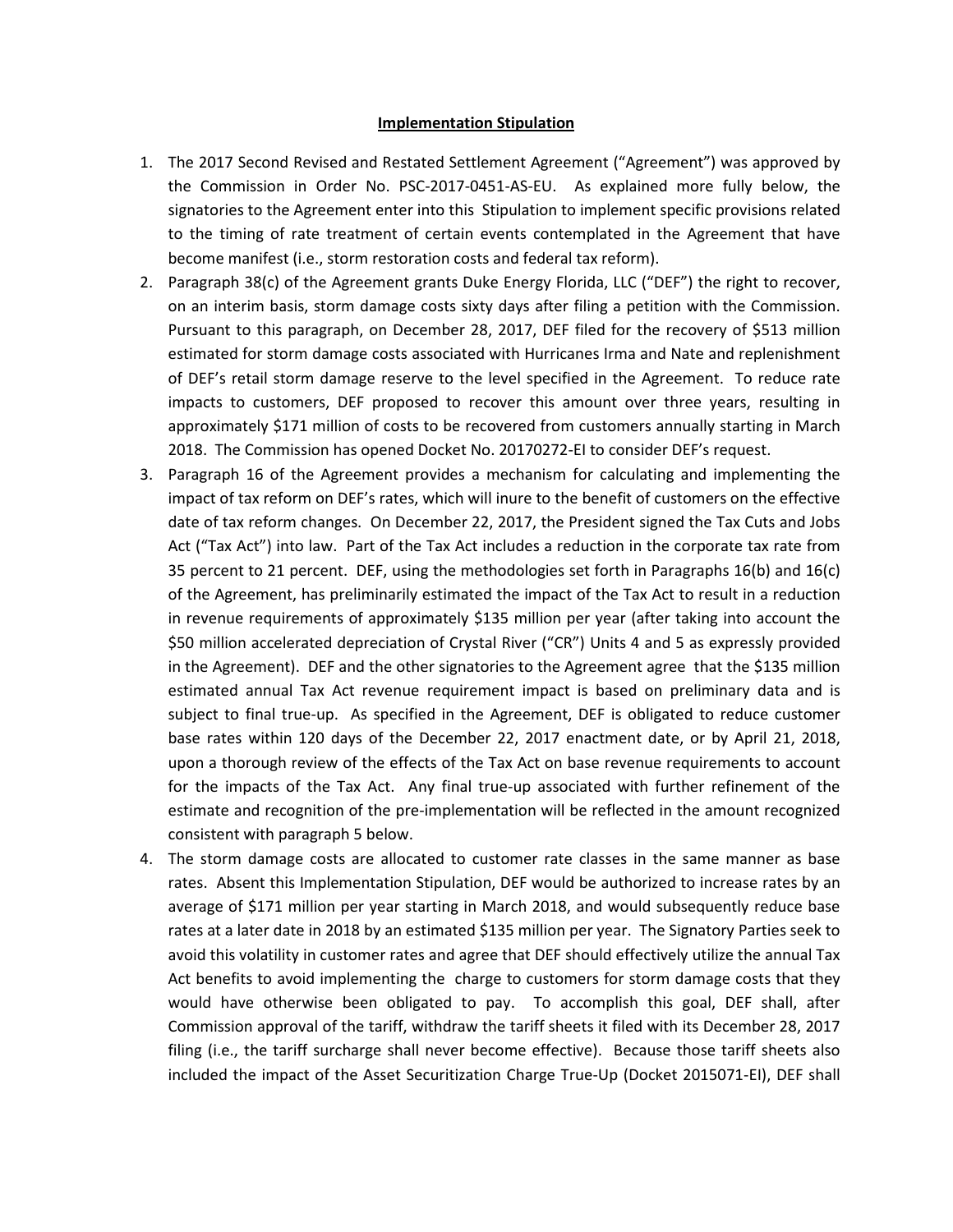simultaneously submit revised tariff sheets to reflect only the changes associated with the Asset Securitization Charge True-Up.

- 5. Based on the current storm restoration cost estimates, which are subject to change pending a final Commission order in Docket No. 20170272-EI and the yet-to-be filed docket regarding the Tax Act, DEF projects that the full estimated storm costs shall be recovered by approximately mid-2021. The signatories agree that DEF shall be entitled to record a monthly storm reserve accrual equal to one-twelfth of the annual Commission-approved revenue requirement impact of the Tax Act and credit the retail storm reserve from January 2018 through full recovery of the final Commission-approved actual storm recovery amount, and that a specific condition of the net bill impacts of this stipulation is that the Commission will issue an order explicitly authorizing such action. The signatories agree that once the final Commission-approved actual storm recovery amount has been recovered, DEF shall reduce base rates in the manner prescribed in the Agreement and commensurate with the Commission-approved Tax Act savings beginning in the month following the final month of storm recovery (including reserve replenishment). DEF agrees to file tariff sheets at least 60 days before this date to reflect the reduced rates.
- 6. All signatories maintain and do not waive their rights to raise any argument that is allowed under the Agreement with respect to the reasonable and prudent level of storm damage costs and the calculation of the Tax Act impacts. It is the intent of the parties, and a condition of this stipulation, that the two distinct proceedings contemplated in Paragraphs 38(c) and 16 shall be conducted as if this stipulation did not exist and that final determinations of actual storm costs and tax savings be made independently and separately.
- 7. The parties intend that the storm damage costs be transparent and ascertainable on a stand alone basis and that the benefits of the Tax Act impacts be transparent and ascertainable on a stand alone basis. DEF shall file quarterly a storm cost overview which accounts and reports on the storm damage costs, the costs remaining to be satisfied, the projected date such costs will be satisfied and the amount of Tax Act savings applied to storm damage costs.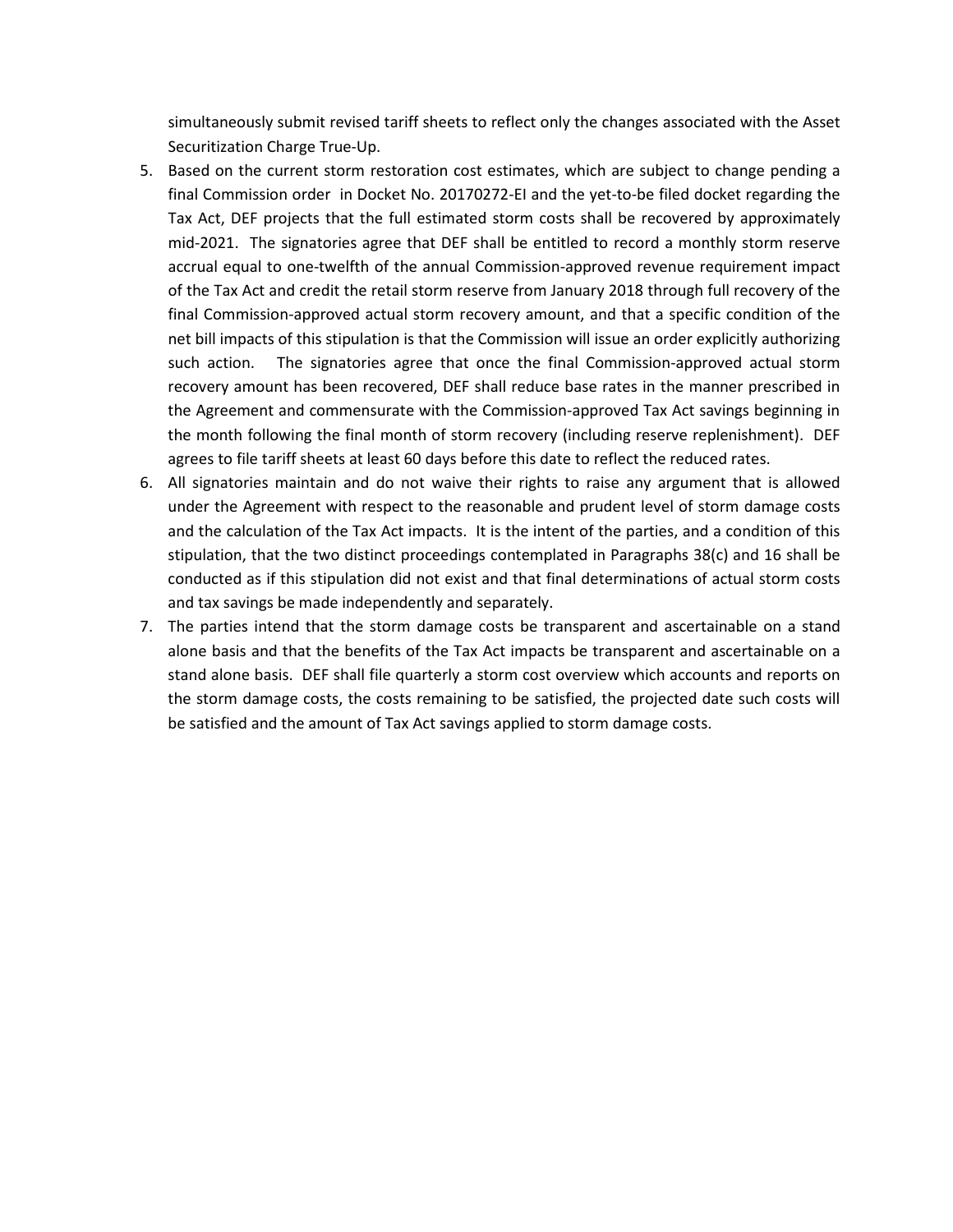**Duke Energy Florida, LLC** 

 $By<sup>1</sup>$ 

Harry Sideris 299 1<sup>st</sup> Ave N St. Petersburg, Florida 33701

*r*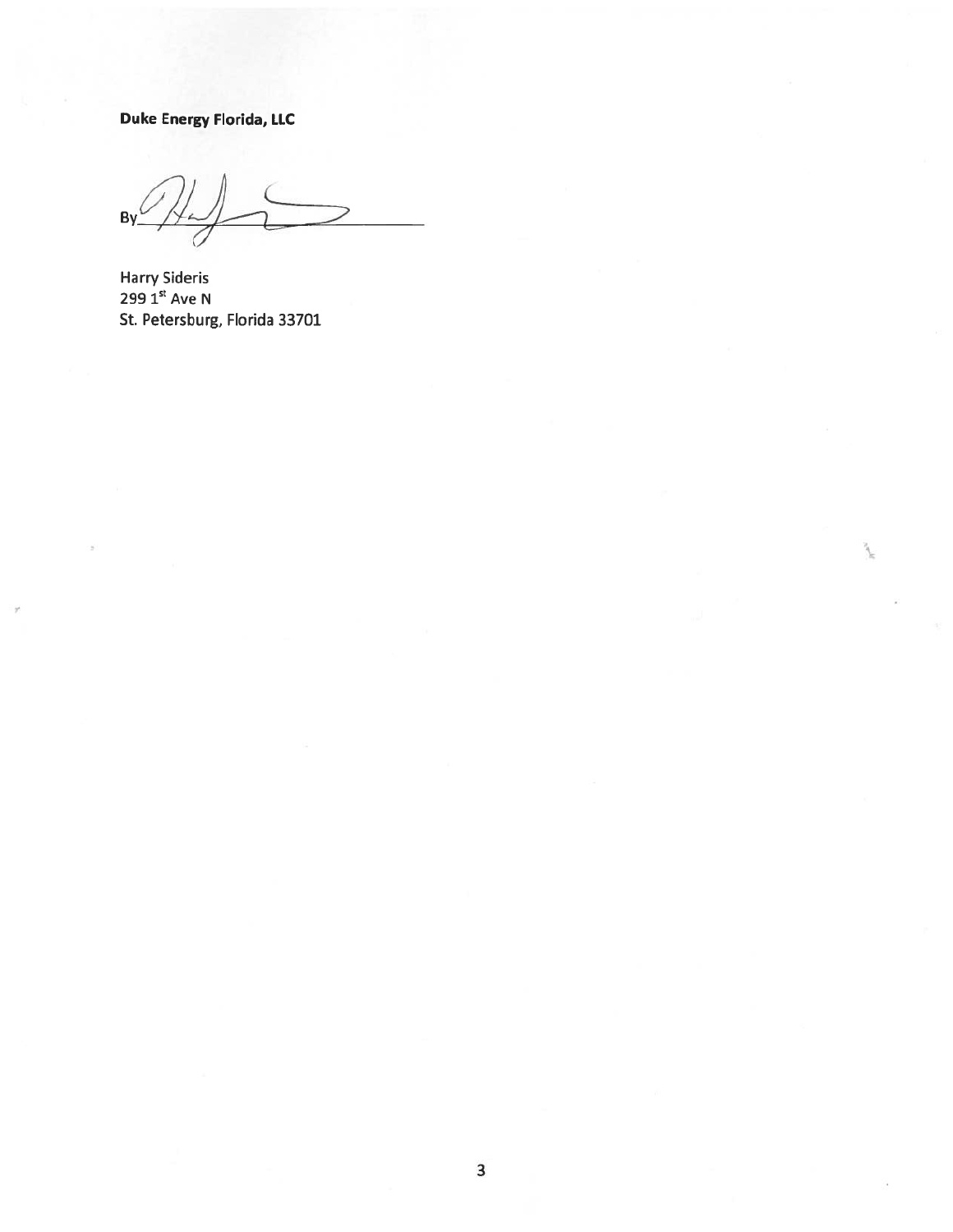Office of Public Counsel  $By$ 

J.R. Kelly, Esquire Charles Rehwinkel, Esquire 111 W. Madison St., Room 812 Tallahassee, Florida 32399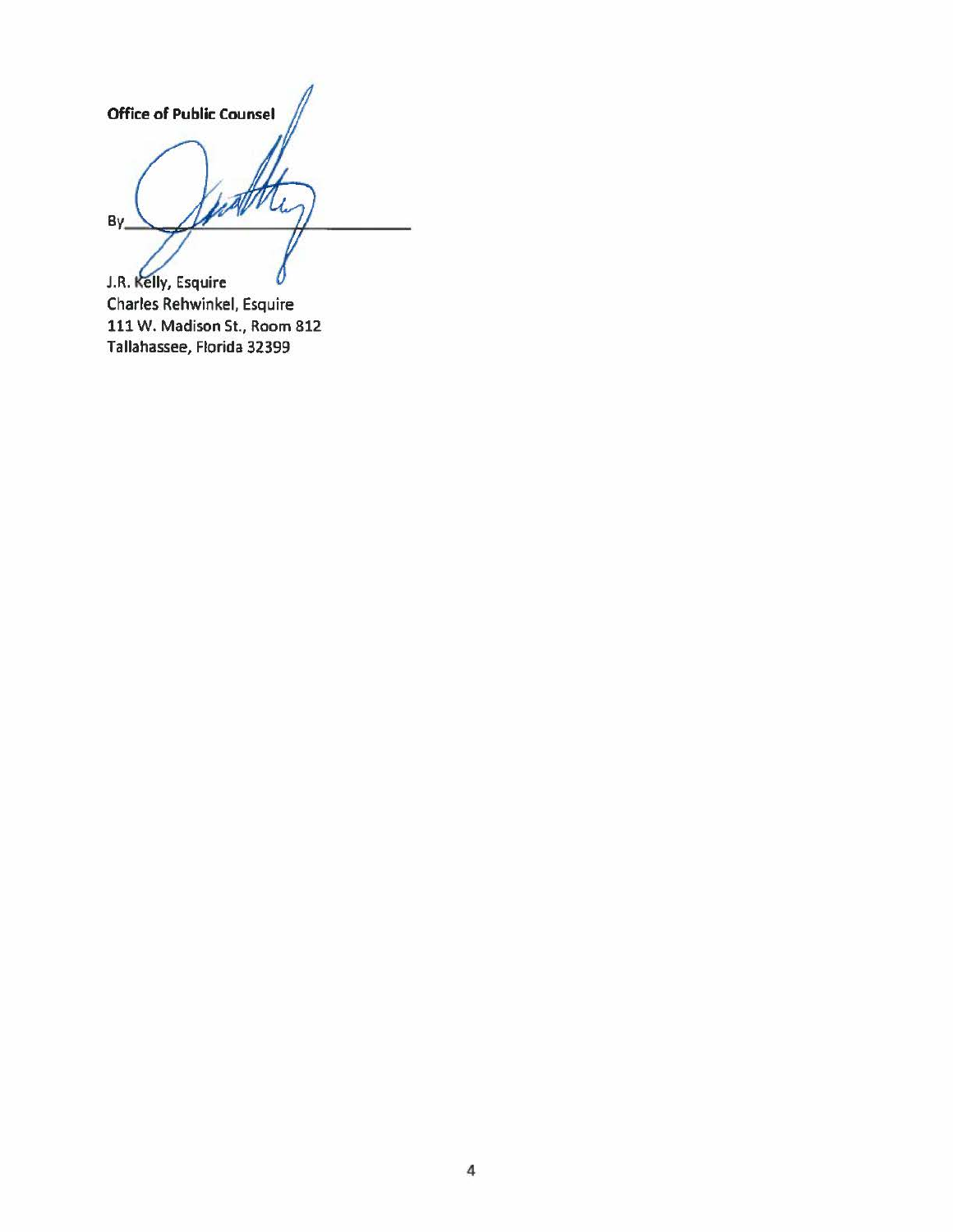Florida Industrial Power Users Group

ZUMM  $By$  $1 - 25 - 18$ 

oyle, Jr., Esquire Mayle Law Firm, PA 118 North Gadsden Street Tallahassee, FL 32301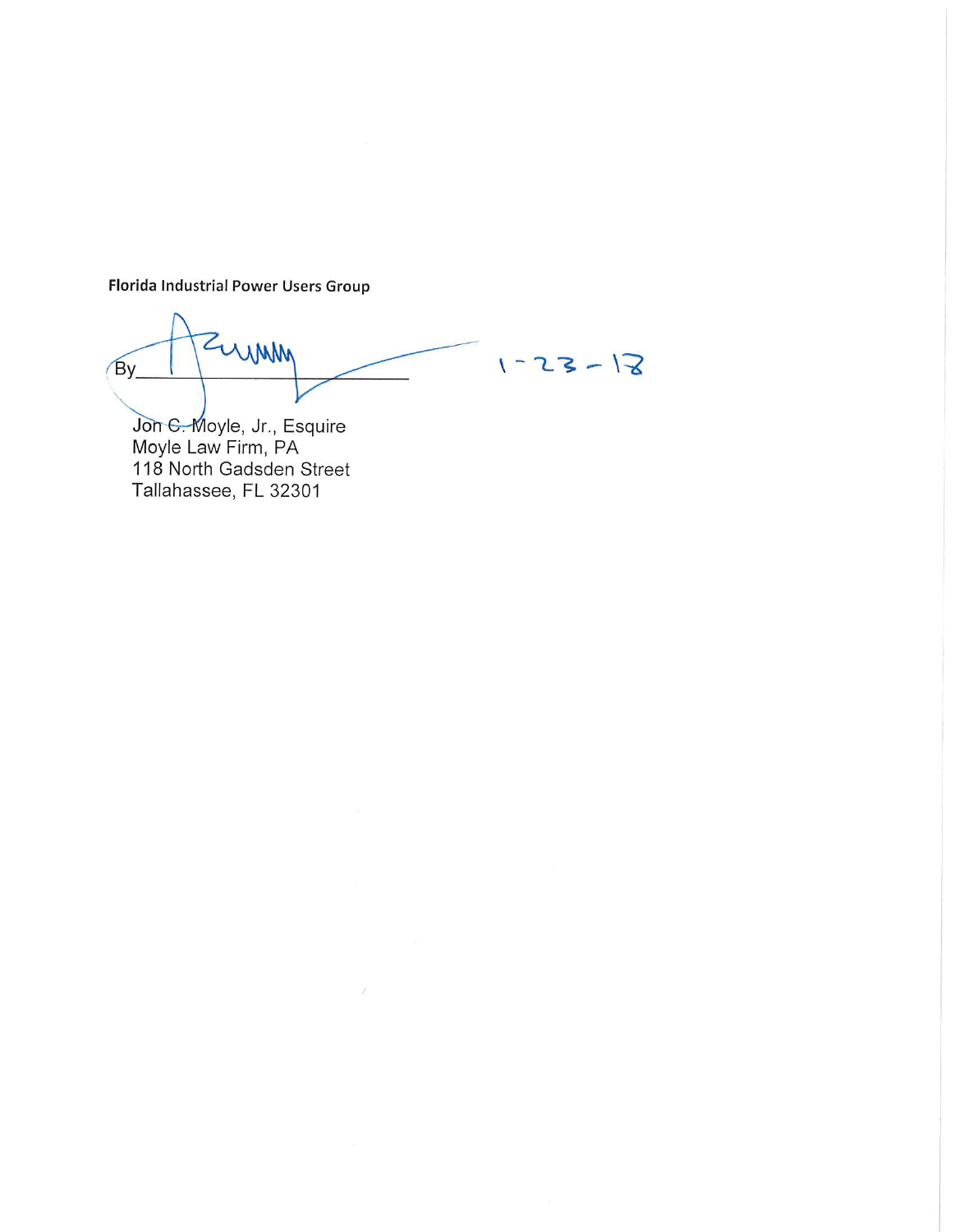White Springs Agricultural Chemicals, Inc.

ames By

ames W. Brew, Esquire tone Mattheis Xenopoulos & Brew 1 025 Thomas Jefferson Street, NW Eighth Floor, West Tower Washington, DC 20007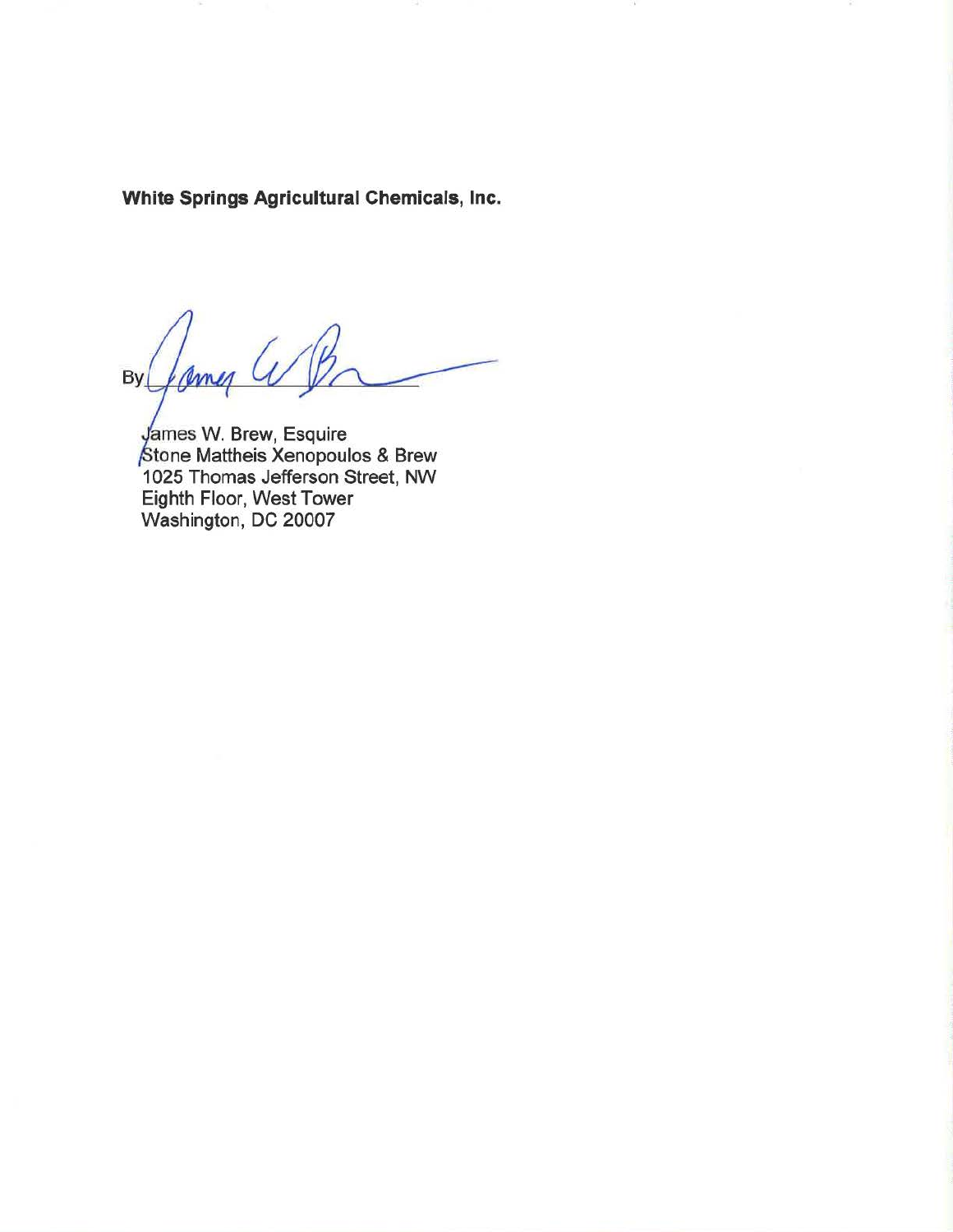**Florida Retail Federation** 

By Robert Shoffel Wright  $\frac{2}{10}$ 

Gardner Law Firm 1300 Thomaswood Drive Tallahassee, Florida 32308